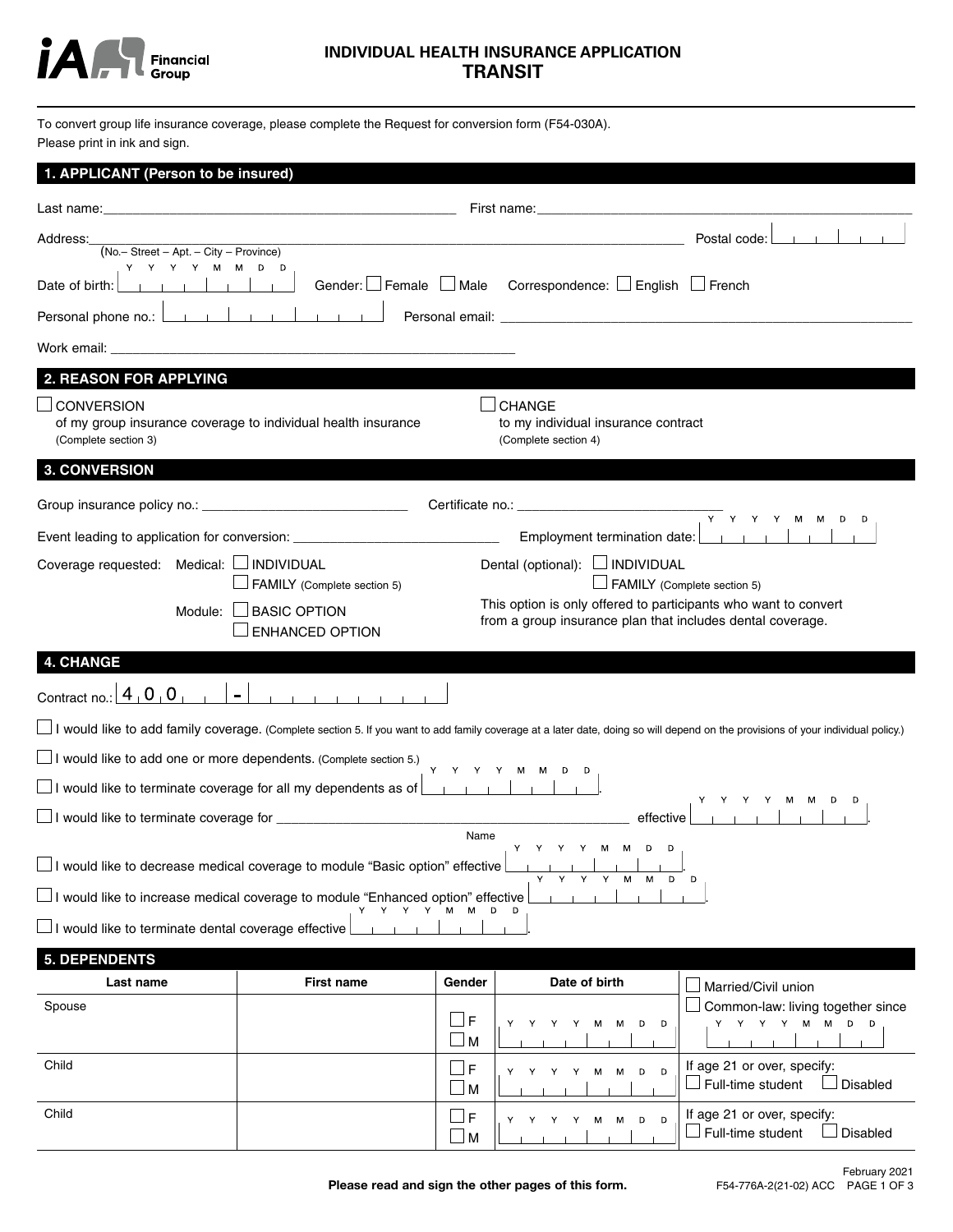## **6. DIRECT DEPOSIT OF YOUR HEALTH AND/OR DENTAL CLAIM REIMBURSEMENTS AND NOTIFICATION**

Yes, I am subscribing to **direct deposit** to have my health and dental claim reimbursements automatically deposited in my bank account, and to be **notified** by email when claims have been processed.

Banking information: Include with this form a personal cheque marked VOID or a complete written confirmation from your financial institution.

Email for notification:  $\Box$  Personal  $\Box$  Work

 $M$   $M$ 

Note: You can view the status and details of your health and/or dental claims via My Client Space, our secure website, at any time.

## **APPLICANT CONFIRMATION/AUTHORIZATION**

**I HEREBY APPLY** for the benefits which I am eligible for under the individual insurance plan of Industrial Alliance Insurance and Financial Services Inc. ("iA Financial Group"), subject to any refusal indicated and **CONFIRM** that the information contained in this form is true and complete to the best of my knowledge.

**I CONFIRM** that I am authorized to disclose information concerning my dependents and **I CONSENT**, on their behalf and on my own, to the release of the information provided to iA Financial Group, its employees, agents, reinsurers and service providers for the purpose of underwriting, administration, claims processing and the enrolment of myself and my dependents in an individual insurance plan by iA Financial Group.

If I enrol in direct deposit, **I AUTHORIZE** iA Financial Group to deposit in my bank account, using the banking information I have provided, any amounts payable in regards to a claim that I submit under my insurance policy. **I AGREE** that this authorization will apply until such time as I submit a written request to the contrary to iA Financial Group. **I UNDERSTAND** that iA Financial Group will have no further obligation with regard to the claims paid. **I ALSO UNDERSTAND** that iA Financial Group can, without prior notice, terminate the direct deposit of my claims payments. This authorization takes effect on the date indicated below and will be valid for all other active bank accounts at this or any other financial institution that I may name in the future.

Furthermore, if I enrol in direct deposit, **I UNDERSTAND** and **AGREE** that if I provide iA Financial Group with incorrect banking information or if I fail to notify iA Financial Group of any change in my banking information and, as a result of this error or omission, the amount of a paid claim is deposited into the wrong bank account, iA Financial Group cannot be held responsible or liable for this error or omission or be obligated to reimburse me if iA Financial Group is unable to recover the amount that was paid into the wrong account.

**I AGREE** that a photocopy of this Confirmation/Authorization shall be as valid as the original.

| Applicant's signature |  |
|-----------------------|--|
|                       |  |

# **PRE-AUTHORIZED DEBIT (PAD) AGREEMENT – CATEGORY: PERSONAL**

**Banking information:** Same as direct deposit. Otherwise, include with this form another personal cheque marked VOID or a complete written confirmation from your financial institution (indicate on it "PAD").

**IMPORTANT:** You must notify Industrial Alliance Insurance and Financial Services Inc. of any change in your banking information for PADs. Updating the banking information for your PADs does not update the banking information for your direct deposit, and vice versa. Therefore, each set of banking information must be updated separately.

#### **In this PAD agreement, "I" refers to each bank account holder who, as it regards them, declares as follows:**

#### **Authorization**

I authorize Industrial Alliance Insurance and Financial Services Inc. ("iA Financial Group") and the financial institution designated (or any other financial institution I may authorize at any time) to perform PADs from the bank account designated (or any other account I may designate at any time), for payment of premiums taxes, deposits, instalments and charges for the contract to which this agreement is attached. Regular periodic PADs will be processed on the **1st day of each month**, whereas occasional one-time PADs can be processed on any other date.

If a PAD is refused for any reason (e.g., non-sufficient funds ["NSF"], stop payment, closed account, etc.), iA Financial Group is authorized to attempt the PAD again. Costs incurred by iA Financial Group resulting from the denied PAD will be added to the next PAD.

I agree that, for the purpose of this PAD agreement, all PADs from my account will be treated as personal.

I waive the right to receive an advance notice of an increase or decrease in the amount to be debited or a change in the date and/or frequency of these payments.

I agree that iA Financial Group is not required to provide me with written notice of a change in a PAD amount that is made as a result of my request.

I may cancel or modify this PAD agreement at any time, subject to providing iA Financial Group **thirty (30) days notice** in writing. To obtain a sample cancellation form or for more information on my right to cancel the PAD agreement, I may contact my financial institution or visit **[www.cdnpay.ca](http://www.cdnpay.ca)** regarding Rule H1 – Pre-Authorized Debits (PADs).

Any cancellation of the PAD agreement will not affect my insurance contract(s) and/or contract(s) for financial services, so long as payment is provided by an alternate method.

#### **iA Financial Group will not assign this PAD agreement without providing, any time prior to the next PAD, written notice to me of the assignment.**